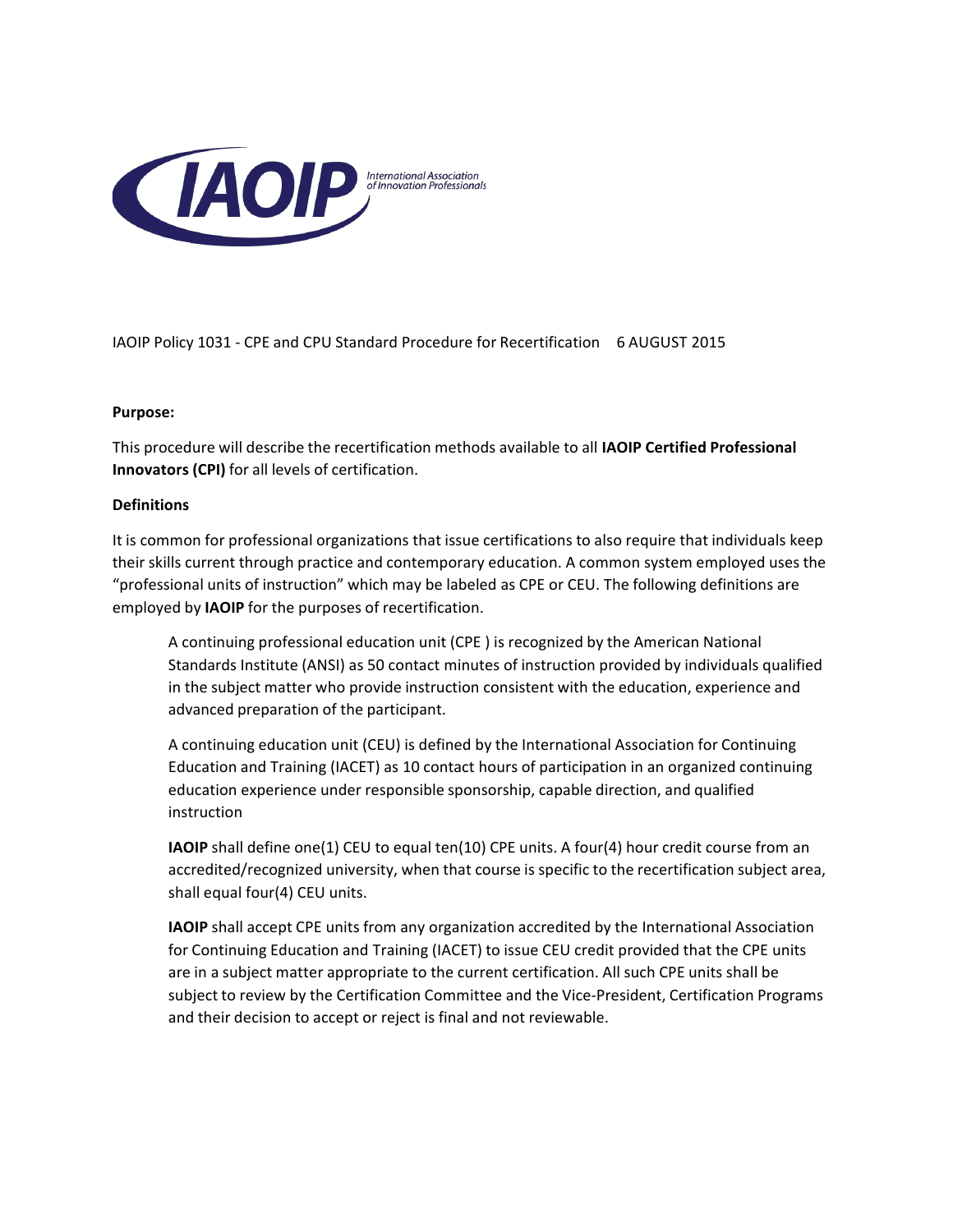### **Recertification Methods**

#### *Exam Method*

Recertification to all CPI's is available by taking the most current exam for their specific certification. This will be the simplest and most direct method of recertification. **CPI** individuals who choose this method must meet the specific qualification requirements at the time of taking the most current exam, follow all procedures in place and pay all relevant fees as if taking the exam for the first time. Upon passing the appropriate exam their prior certification will be valid for another three years from the date of passing the exam or the date of their prior certification, whichever is later.

#### *CPE or CEU Method*

The basic recertification requirement shall be 60 CPE units over the three years for which the original certification was valid.

For the purpose of recertification **IAOIP** will recognize CPE/CEUs as shown in Table 1.

| Instruction, Activity, Education             |                                                                     | <b>CEU/CPE</b>           |  |
|----------------------------------------------|---------------------------------------------------------------------|--------------------------|--|
| Attendance at professional society meetings: |                                                                     |                          |  |
| $\bullet$                                    | Annual Innova-Con (credits per full day attendance)                 | 20 CPEs                  |  |
| $\bullet$                                    | Other professional society in recertification subject               | 16 CPEs                  |  |
| Education:                                   |                                                                     |                          |  |
| $\bullet$                                    | Completion of a graded credit course at an accredited university or | 1CEU per credit hour     |  |
|                                              | college in recertification subject area.                            |                          |  |
| $\bullet$                                    | Completion of a certificate course at an accredited university or   | 1 CPE per contact hour   |  |
|                                              | college in recertification subject area.                            |                          |  |
| Training and Development:                    |                                                                     |                          |  |
|                                              | Receive training from an organizations certified to grant CPE/CEUs  | All CPE/CEUs earned will |  |
|                                              | in subject area of recertification                                  | be recognized            |  |
|                                              |                                                                     |                          |  |
| $\bullet$                                    | Complete an Executive/technical skill development                   | 1 CPE per contact hour   |  |
|                                              | course/seminar in recertification subject area.                     |                          |  |
|                                              | Volunteer work:                                                     |                          |  |
| ٠                                            | IAOIP Board of Directors/ExCom                                      | 10 CPEs per year(max)    |  |
|                                              |                                                                     |                          |  |
| $\bullet$                                    | Chairperson of Working Group in recertification subject area        | 25 CPEs per year(max)    |  |
|                                              |                                                                     | 20 CPEs per year(max)    |  |
| $\bullet$                                    | Member(active) of Working Group in recertification subject area     |                          |  |
|                                              |                                                                     | 10 CPEs per year(max)    |  |
| ٠                                            | Member of other professional society committee in rectification     |                          |  |
|                                              | subject area which develops science of innovation knowledge         |                          |  |
| Speaking:                                    |                                                                     |                          |  |

#### **Table 1. Recertification Methods.**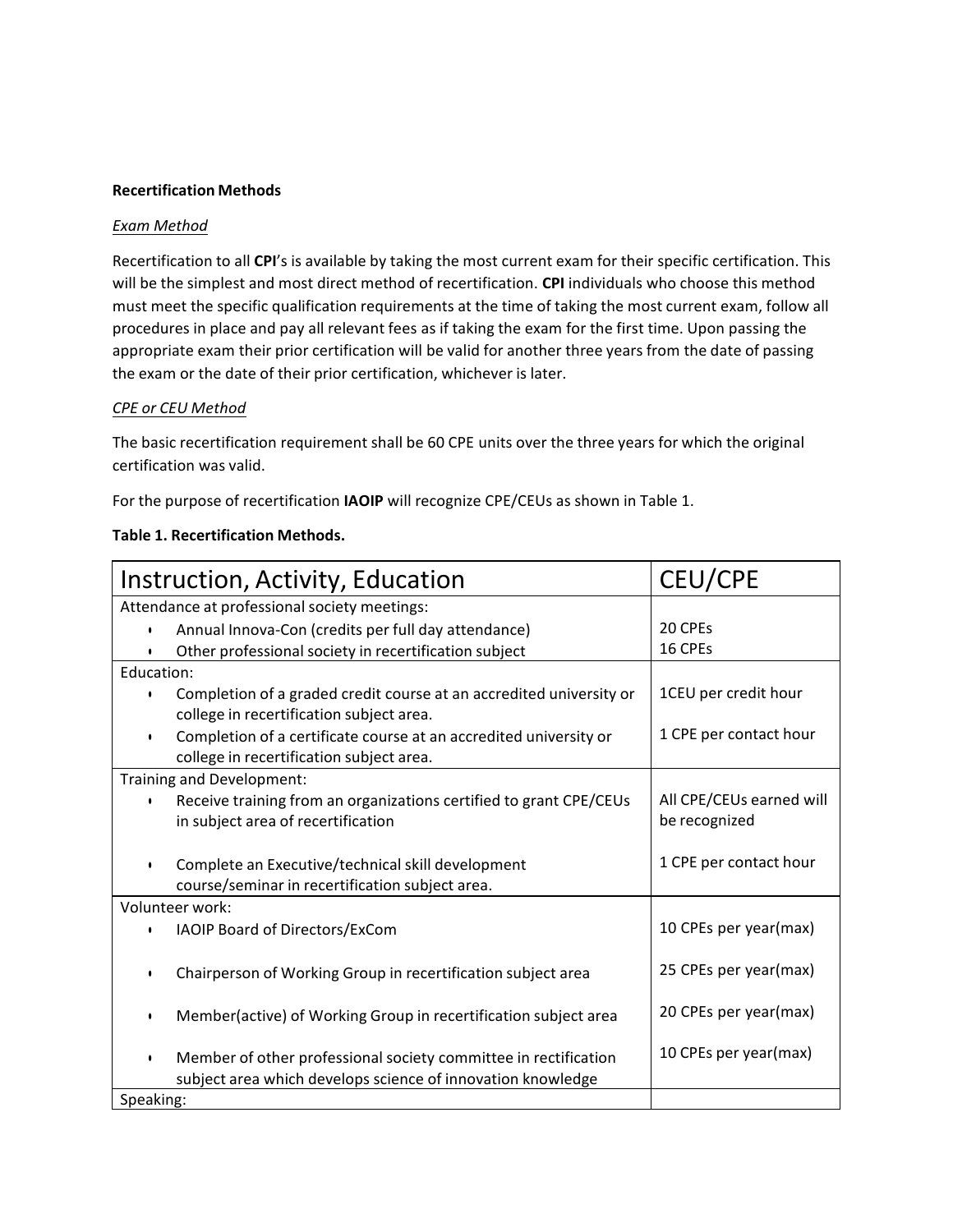| $\bullet$     | Speaker at INNOVA-CON on recertification subject area                                                                                                                        | 20 CPEs per speech                        |  |
|---------------|------------------------------------------------------------------------------------------------------------------------------------------------------------------------------|-------------------------------------------|--|
| $\bullet$     | Speaker at a national meeting of a professional society, academic<br>institution, science oriented press/news organization or similar on<br>subject area of recertification. | 15 CPEs per speech                        |  |
| $\bullet$     | Speaker at chapter meetings, conferences, etc. related to<br>innovation.                                                                                                     | 10 CPEs per speech                        |  |
|               | Participation is a Webcast on subject area of recertification                                                                                                                | 5 CPEs per hour                           |  |
| Publications: |                                                                                                                                                                              |                                           |  |
| $\bullet$     | Publish a book within the three year certification period:<br>Sole author<br>$\Omega$<br>Co-author<br>$\Omega$<br>Editor/Co-editor<br>$\circ$                                | 60 CPEs per chapter<br>50 CPEs<br>45 CPEs |  |
| $\bullet$     | Write/co-author a chapter on the subject area in book published<br>within the three year certification period                                                                | 40 CPEs                                   |  |
| ٠             | Publish a peer reviewed article in the IJIS.                                                                                                                                 | 25 CPEs per article                       |  |
| ٠             | Publish an article on the recertification subject is a peer reviewed<br>journal                                                                                              | 20 CPEs per article                       |  |
| ٠             | Publish a non-peer reviewed article on rectification subject                                                                                                                 | 10 CPEs per article                       |  |
| $\bullet$     | Review a paper on rectification subject that is published in a peer<br>reviewed journal                                                                                      | 5 CPEs per article                        |  |
| Instruction:  |                                                                                                                                                                              |                                           |  |
| $\bullet$     | Teach a credit course containing significant subject matter to<br>recertification at an accredited university or college.                                                    | 50 CPEs per course                        |  |
| ٠             | Teach a certificate course containing significant subject matter to<br>recertification at an accredited university or college.                                               | 3 CPEs per contact hour                   |  |
|               | Teach an IAOIP certification course leading to one or more<br>students becoming CPI in the subject are for recertification at any<br>level.                                  | 5 CPEs per contact hour                   |  |
|               | Conduct an IAOIP Webinar                                                                                                                                                     | 10 CPEs per contact hour                  |  |

# *Accounting for CPE and CEU units over multiple certifications*

The IAOIP Certification program is designed to allow any individual to have multiple certifications in support of their professional development. Due to the often significant overlap between the various subjects in the science of innovation it is practical to allow many CPE/CEU units for educational and development to be applied to more than one recertification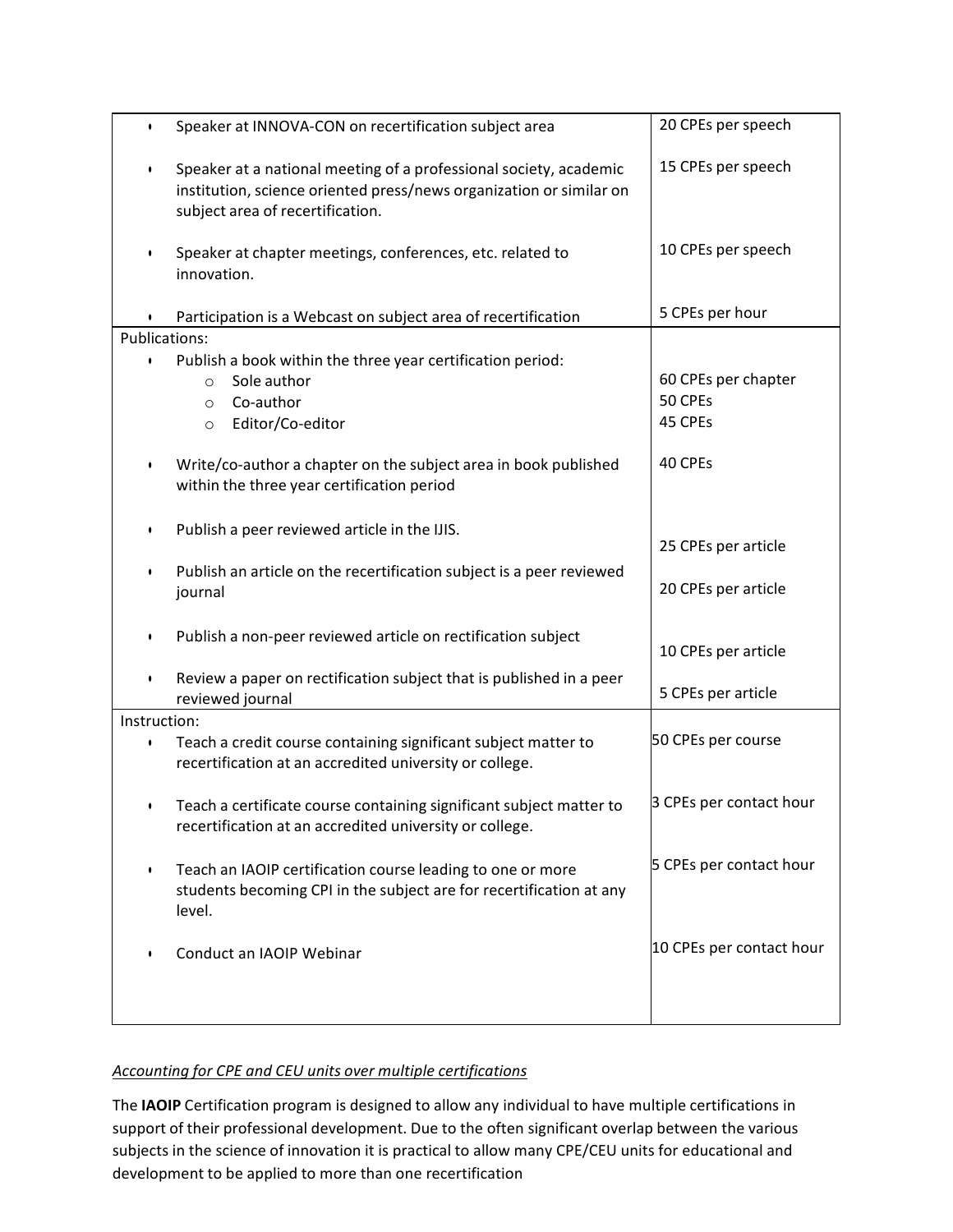IAOIP shall recognize the following cases for counting recertification CEU/CPE units.